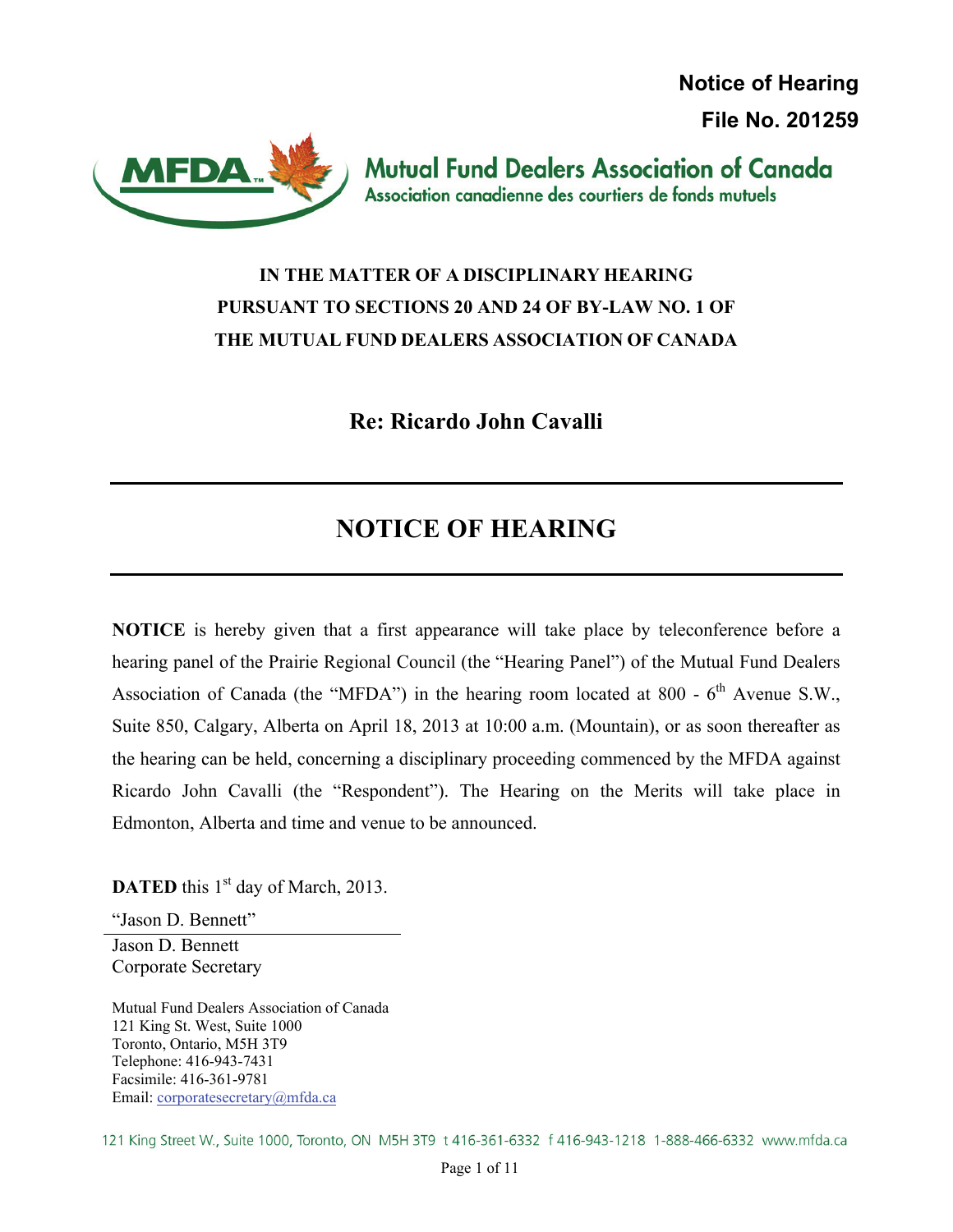**NOTICE** is further given that the MFDA alleges the following violations of the By-laws, Rules or Policies of the MFDA:

**Allegation #1**: From January 2006 to July 2009, the Respondent engaged in securities related business that was not carried on for the account of and through the facilities of the Member by selling, recommending, facilitating the sale, or making referrals in respect of the sale of three different exempt securities to clients and other individuals outside the Member, contrary to MFDA Rules 1.1.1, 2.4.2 and 2.1.1.

**Allegation #2**: From January 2006 to July 2009, the Respondent had and continued in other gainful occupations which were not disclosed to and approved by the Member by selling, recommending, facilitating the sale, making referrals of exempt securities to clients and other individuals outside the Member, contrary to MFDA Rules  $1.2.1(d)^{1}$  and  $2.1.1$ .

## **PARTICULARS**

**NOTICE** is further given that the following is a summary of the facts alleged and intended to be relied upon by the MFDA at the hearing:

## **Registration History**

1. From March 30, 1995 to May 14, 2010, the Respondent was registered as a mutual fund salesperson and branch manager in Alberta and British Columbia for PFSL Investments Canada Ltd. ("PFSL"). At the material time, the Respondent resided in Spruce Grove, Alberta.

2. On May 14, 2010, the Respondent was terminated by PFSL as a result of the activities described herein.

3. PFSL has been an MFDA Member since January 11, 2002.

## **Allegation #1 – Securities Related Business Outside the Member**

<sup>1</sup> <sup>1</sup> On December 3, 2010, MFDA Rule 1.2.1(d) was renumbered as MFDA Rule 1.2.1(c).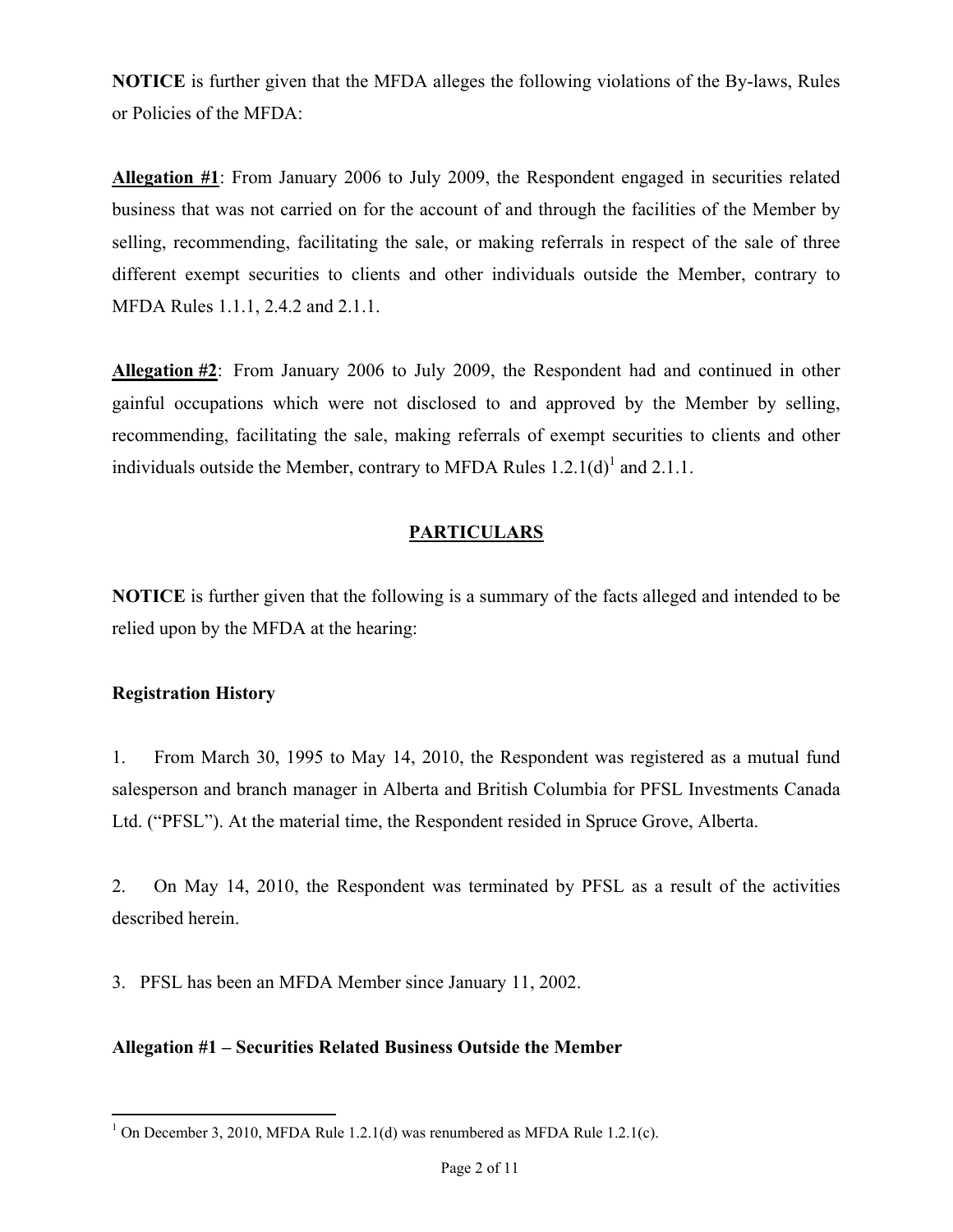4. On or about April 7, 2010, Staff of the MFDA ("Staff") received a complaint from a PFSL client alleging that the Respondent was engaging in outside business activities with clients by selling, recommending, facilitating the sale, or making referrals in respect of the sale of exempt securities<sup>2</sup> that were not being sold through the facilities or for the account of his Member. Staff forwarded a copy of the complaint to PFSL.

5. In response to the complaint, Staff and PFSL commenced investigations into the Respondent's activities. The investigations revealed that the Respondent had been selling, recommending, facilitating the sale or making referrals in respect of the sale of the following exempt securities:

- (a) FRPL Finance Ltd.  $("FRPL")^3$ ;
- (b) Prodo Energy Inc. ("Prodo"); and
- (c) Focused Money Solutions Inc. ("Focused Money").

6. None of the exempt securities had been approved by PFSL for sale by its Approved Persons, including the Respondent.

## **(a) FRPL Finance Ltd. ("FRPL")**

7. FRPL carries on business as a real estate investment trust ("REIT"). FRPL describes its primary business as developing, acquiring and operating resort-based real estate for ultimate disposition in a timeshare format and related activities. FRPL cites its secondary business as acquiring, holding and disposing of property of all kinds and ownership interests in other assets.

8. The offering memorandum prepared in connection with the FRPL offering described the securities offered as Series 1 and Series 2 First Mortgage Bonds secured by resort property or property that would be developed into a resort.

9. During the course of the investigation, Staff determined that between January 2006 and

 $\overline{a}$ 

 $2^{2}$  Exempt securities are securities that are sold in reliance on exemptions from the prospectus and registration

requirements under local securities law that would otherwise apply before a security is distributed to the public. <sup>3</sup> Since the material time outlined above, FRPL has changed its name and is now carrying on business as Northwynd

Properties Ltd. ("Northwynd Properties").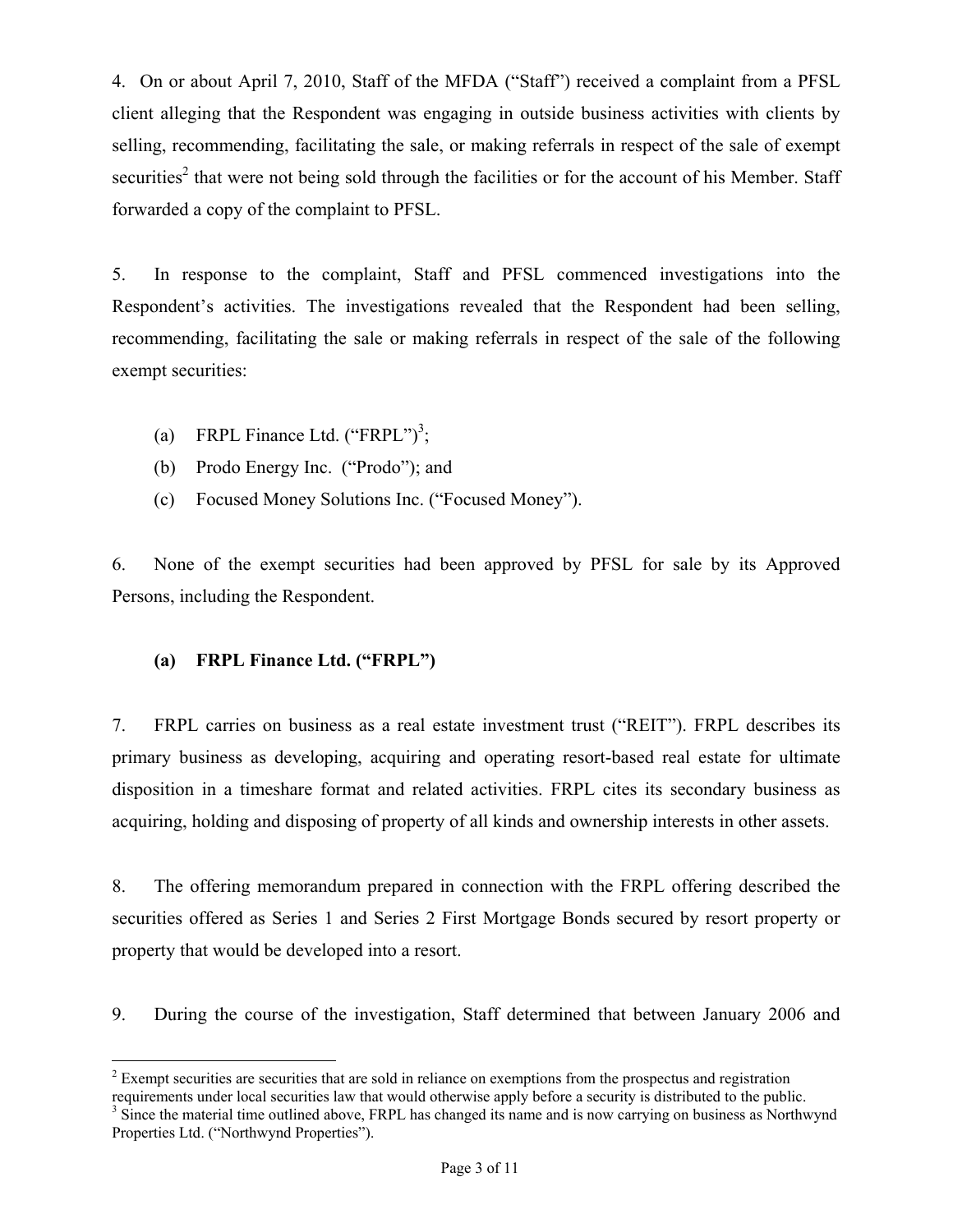June 2007, the Respondent received a total of \$185,760 in commissions relating to the distribution of FRPL securities. The Respondent personally invested in excess of \$100,000 in FRPL securities on March 7, 2007.

10. On or about March 8, 2010, and in connection with a restructuring process, FRPL proposed and subsequently appointed the Respondent as one of three Trustees for FRPL subject to approval by the FRPL Board of Directors. As a Trustee of FRPL, the Respondent's powers and authorities included, but were not limited to, the following: acting for, voting on behalf of and representing the Trust as a holder of the limited partnership units and other securities of the Trust; maintaining records and providing reports to unit holders; supervising the activities and managing the investments and affairs of the Trust and effecting payments of distributions from the Trust to unit holders. The Respondent did not disclose his appointment as Trustee to PFSL.

11. On April 7, 2010, a PFSL client advised Staff that the Respondent was a Trustee of FRPL and that the Respondent was recommending investments in FRPL to clients. On May 14, 2010, PFSL terminated the Respondent.

## **(b) Prodo Energy Inc. ("Prodo")**

12. During the course of PFSL's investigation of the Respondent's activities, PFSL identified Prodo as an exempt security which the Respondent had recommended to client ST. The Respondent also had personal investments in Prodo.

13. In April 2007, shortly after client ST had retired and had received a financial package from her employer, the Respondent presented client ST with an opportunity to invest in Prodo. The Respondent described Prodo as an energy company which sought out older and no longer productive oil and gas wells and attempted to obtain any residual oil and gas. As the wells were already in existence, Prodo did not need to fund the drilling and exploration of the wells, which resulted in substantial savings for the company.

14. On August 17, 2007, the Respondent brought a subscription agreement for Prodo to client ST's home for completion. Client ST signed the subscription agreement in order to facilitate her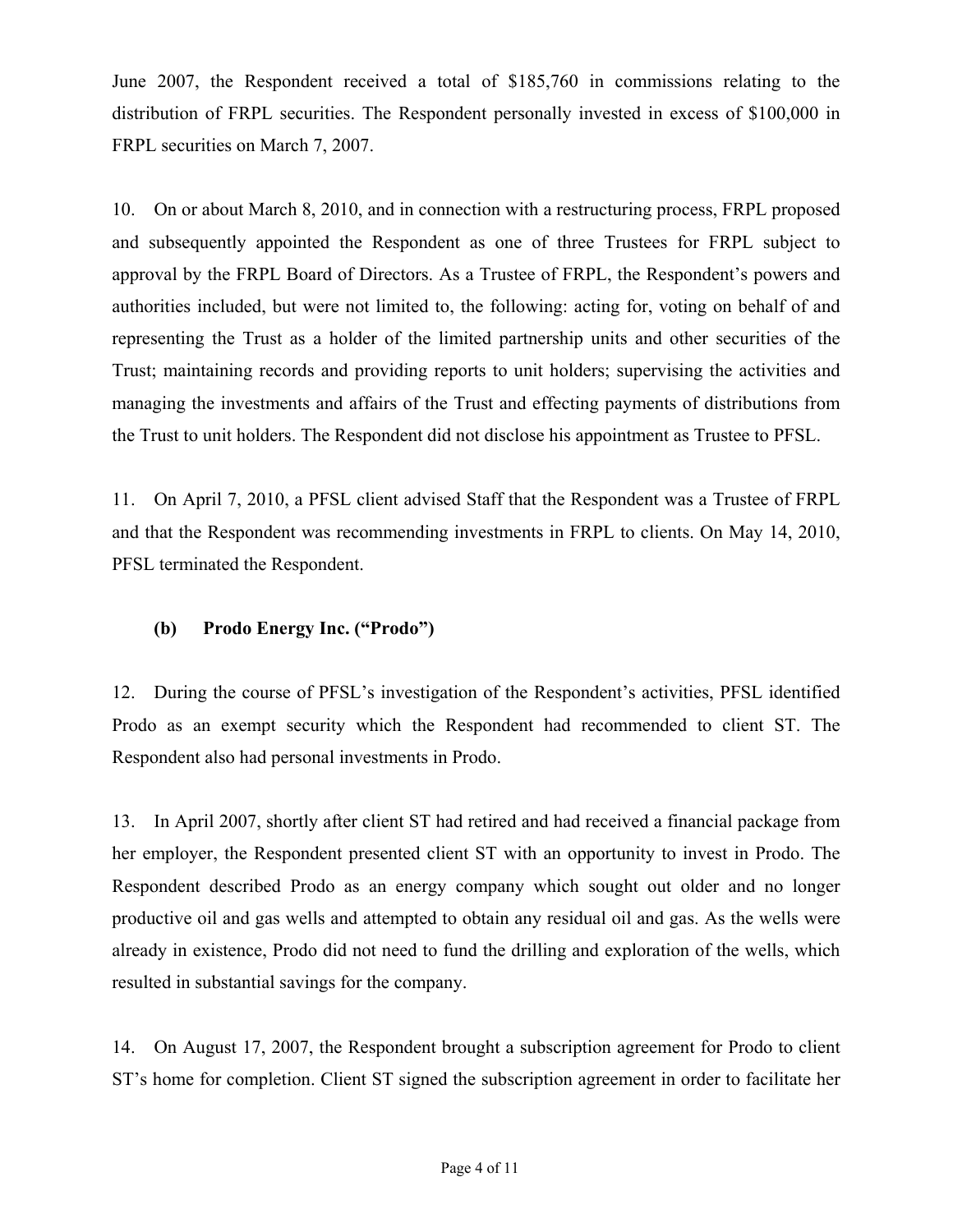investment of approximately \$52,000 in Prodo. The Respondent is identified on the subscription agreement as the person who witnessed client ST's signature of the subscription agreement.

15. The subscription agreement and the Private Issuer Eligibility Certificate identified client ST as a "close business associate of a director, executive officer, founder or control person of the Issuer". During an interview with Staff, client ST stated that she was not a close business associate of anyone at Prodo and believed this description applied to the Respondent's relationship with Prodo.

16. On August 23, 2007, client ST redeemed a total of \$50,000 from her PFSL client account. The redemption was made by way of seven small transactions for a total amount of \$50,000.

17. On September 21, 2007, client ST used the redemption proceeds to purchase 50 shares of Prodo.

18. During the course of Staff's investigation, the Respondent denied receiving any referral or finder's fees from Prodo for directing investors to them.

19. Subsequently, Prodo advised Staff that the Respondent had been paid approximately \$25,000 in referral fees for directing approximately 15 investors to Prodo and assisting Prodo in raising \$500,000 in the early part of 2007.

20. On June 8, 2011, Prodo provided an updated list of investors who were referred to them by the Respondent and, where available, copies of commission cheques paid to him. According to Prodo's records, the Respondent referred 27 investors to Prodo and received a total of \$78,468 in referral fees.

## **(c) Focused Money Solutions Inc. ("Focused Money")**

21. On May 8, 2011, the Alberta Securities Commission ("ASC") received a complaint against the Respondent from client VJ. The complaint alleged that the Respondent had facilitated an investment by client VJ in an investment product offered by Focused Money. The ASC referred client VJ's complaint to the MFDA.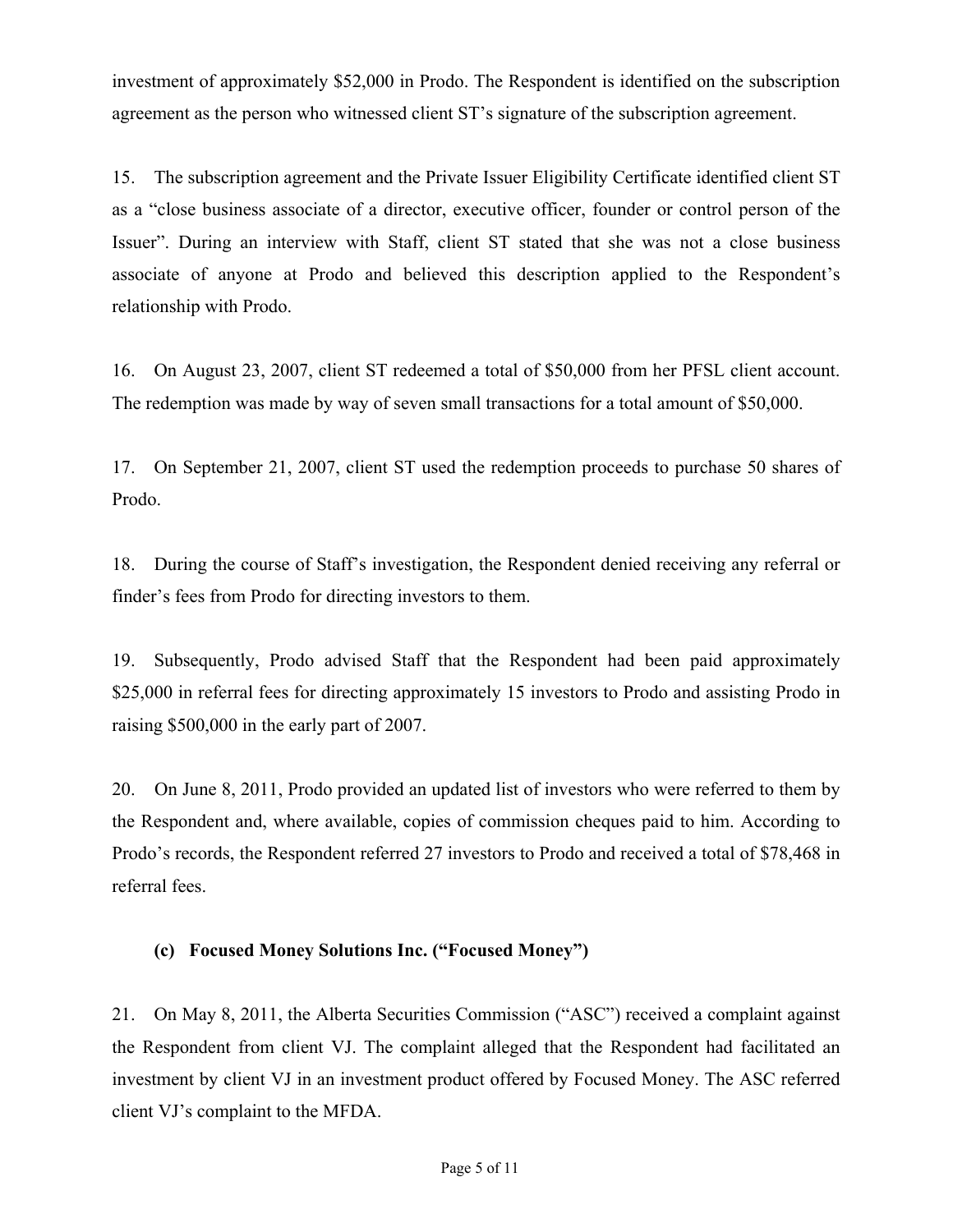22. On November 16, 2011, Staff interviewed client VJ. Client VJ advised that in December 2005 her husband had passed away and that shortly thereafter, in March 2006, the Respondent attended at her home with the proceeds of her husband's life insurance policy. The Respondent advised client VJ that the life insurance proceeds could be re-invested.

23. Sometime later, at another meeting between client VJ and the Respondent, client VJ advised the Respondent that she was thinking of investing in real estate and the Respondent recommended that she invest in Focused Money.

24. Client VJ further advised Staff that the Respondent explained Focused Money as a low-risk investment into American life insurance products and that it would generate simple interest at a rate of 10% per annum.

25. On March 11, 2009, client VJ invested \$125,125 into the Focused Money Life Settlements No. 2 limited partnership. The Private Placement Subscription Agreement lists the Respondent as the agent responsible for the sale of the product to client VJ.

26. Client VJ's investment had a maturity date of January 4, 2029 and would purportedly generate a monthly income of \$1,041.67 starting on January 5, 2009. In fact, client VJ received interest payments for approximately one year until they stopped arriving in April 2010.

27. On April 1, 2010, client VJ received a letter from Focused Money advising that they would be discontinuing payments. The letter advised that the discontinuance of payments was a result of the receivership of one of Focused Money's American service providers and that, in the interim, Focused Money was investigating the possible sale of some assets to obtain the capital required to continue to make payments and to minimize losses.

28. Exempt distribution reports filed with the British Columbia Securities Commission ("BCSC") by Focused Money identified 1439818 Alberta Inc. as having received commissions totaling approximately \$36,817 in relation to the distribution of Focused Money securities.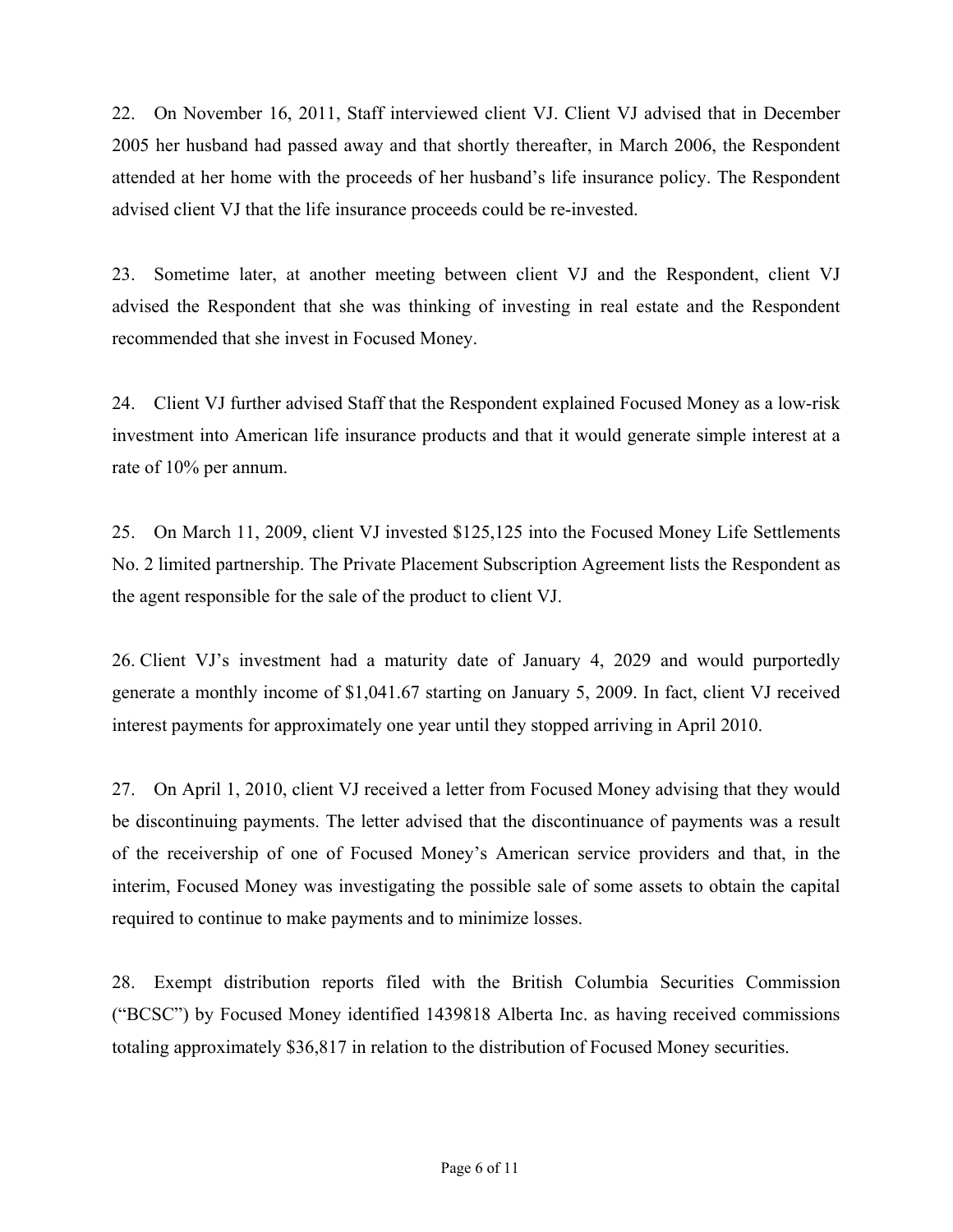29. A corporate profile report for 14398180 Alberta Inc. lists the Respondent's spouse as a Director and the Respondent's home address as the company's registered office. The report also lists Alternative Money Solutions ("AMS") as an associated registration to 14398180 Alberta Inc. under the *Partnership Act* (Alberta). During the course of Staff's investigation, the Respondent admitted that he was the President of AMS.

30. On December 23, 2009, the ASC issued a Notice of Hearing against Focused Money for allegedly making misleading or untrue statements to Alberta investors and for behavior contrary to the public interest. On that same date, the ASC also issued an Interim Cease Trade Order ("ICTO") against securities of Focused Money. The ICTO was extended on January 6, 2010. On February 22, 2010, the ASC, considering it to be in the public interest, further extended the ICTO until submissions have been provided to the Hearing Panel and the opportunity to consider them and rule on any further disposition could be made.

### **PFSL's Policies and Procedures**

31. From 2005 to 2008, the Respondent signed PFSL's annual Branch Manager Certification Form indicating that he had read and was familiar and in compliance with the policies and procedures of the Member regarding outside business activities.

32. On March 19, 2009, the Respondent also completed an online form with attestations regarding his compliance with the policies and procedures of the Member, including outside business activities and referral or finder's fees.

33. PFSL's policies and procedures prohibited its Approved Persons from, among other things, selling any investments other than "mutual fund products specifically authorized for sale by PFSL".

## **The Respondent's conduct during the investigation**

34. In August 2010, Staff commenced is investigation of the Respondent's activities.

35. On February 11, 2011, during the course of an interview with Staff, the Respondent was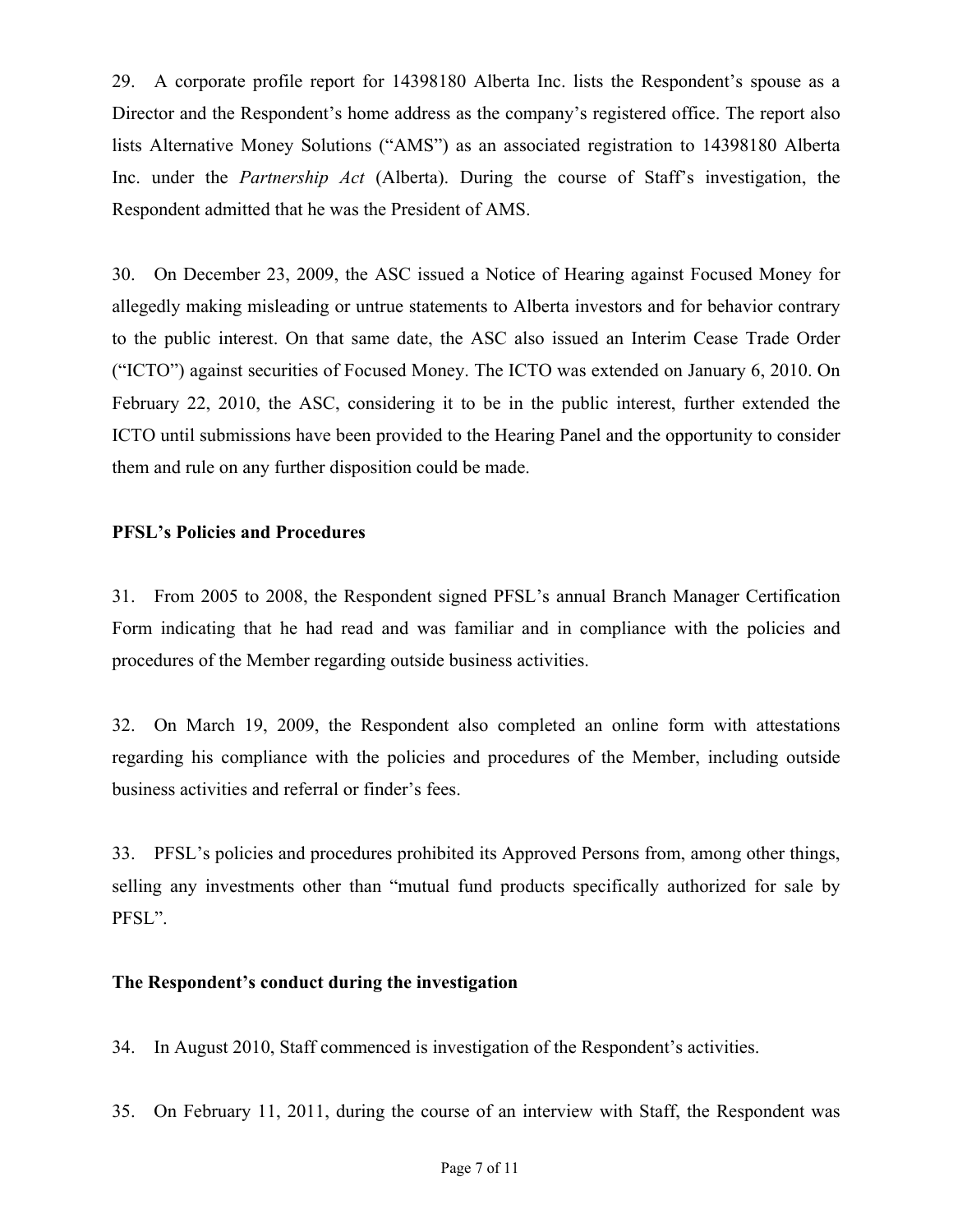questioned as to whether he had received referral fees or other forms of compensation for directing investors to Prodo. The Respondent denied selling or making referrals in respect of Prodo and denied receiving any compensation in respect of such sales or referrals.

36. On May 18, 2011, Staff advised the Respondent that it had received information from Prodo confirming that the Respondent had referred investors to Prodo. Staff wrote to the Respondent requesting that he disclose the number of investors he had referred to Prodo, the amounts of their investments, and the commissions or fees he had received for making such referrals. Staff also requested that the Respondent disclose the same information in respect of any other companies to which he may have referred investors.

37. Contrary to the Respondent's statements during his interview with Staff, the Respondent now acknowledged by email dated May 30, 2011 that he was aware of six individuals<sup>4</sup> who had invested in Prodo and stated that he did not "have records that indicate what they [Prodo] sent to me". The Respondent denied making referrals in respect of any investments other than Prodo.

38. As set out above, by the time the Respondent made this statement, Prodo had paid the Respondent approximately \$78,468 in referral fees for directing 27 investors to Prodo.

39. Additionally, by the time the Respondent made this statement, the Respondent had been paid a total of \$185,760 in commissions relating to the distribution of FRPL's securities and had facilitated client VJ's investment in Focused Money. By this time, Focused Money had also paid 1439818 Alberta Inc., the company owned by the Respondent's spouse, \$36,817 in relation to the distribution of Focused Money securities.

#### **Summary of Allegation #1**

40. In total, the Respondent received \$301,045 in compensation in relation to his involvement in sales or referrals of the FRPL, Prodo and Focused Money exempt securities to clients and other individuals.

41. By engaging in the conduct described above, the Respondent engaged in securities related

1

<sup>4</sup> Individuals DM, DR, GM, HP, CL and LT.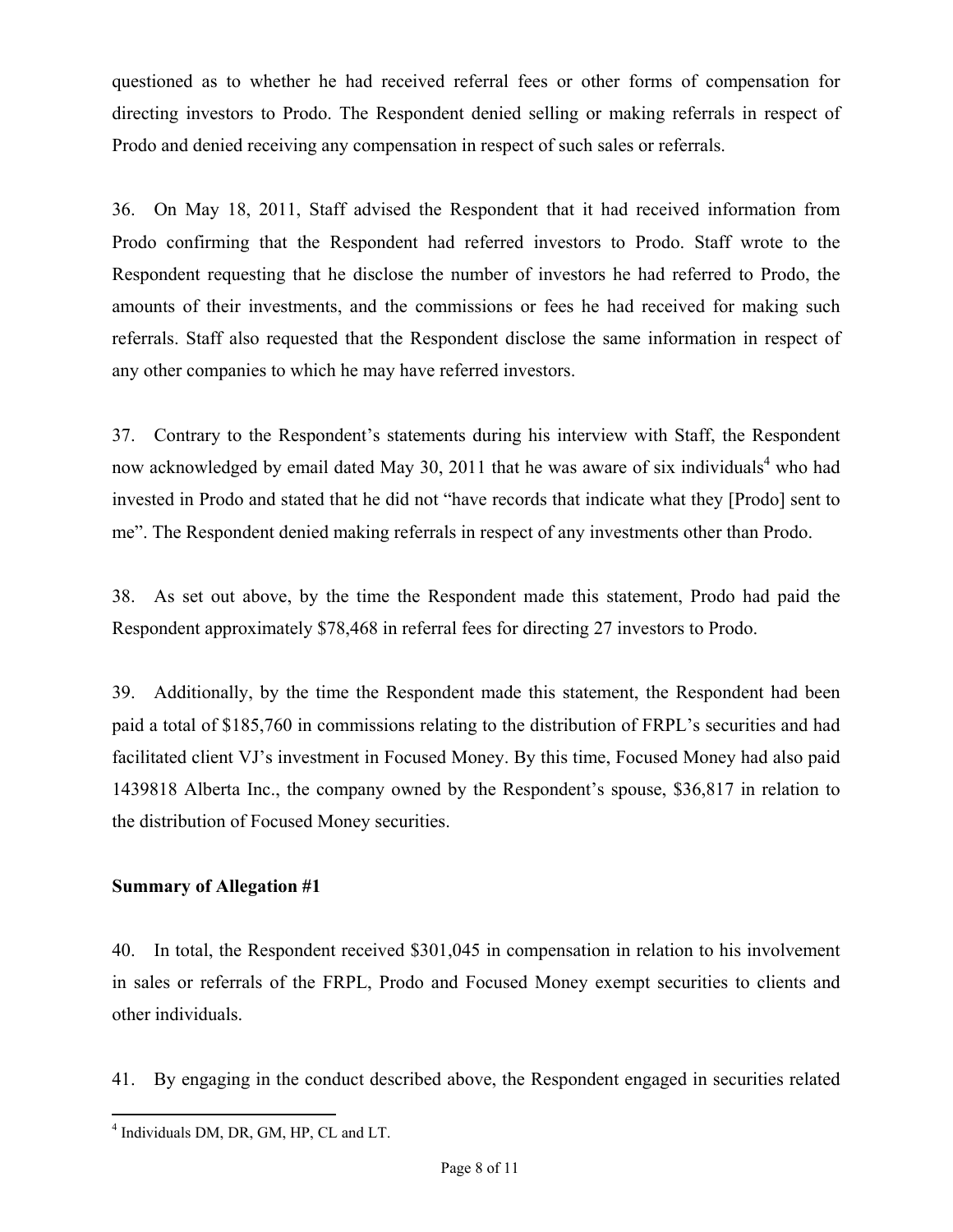business that was not carried on for the account or through the facilities of PFSL, contrary to MFDA Rules 1.1.1, 2.4.2 and 2.1.1.

#### **Allegation #2 – Undisclosed dual occupations**

42. In the event that the activities described in Allegation #1 above do not constitute securities related business, then from January 2006 to July 2009, the Respondent had and continued in other gainful occupations in relation to his involvement with FRPL, Prodo and Focused Money that was not disclosed to and approved by PFSL, contrary to MFDA Rules 1.2.1(d) and 2.1.1.

**NOTICE** is further given that the Respondent shall be entitled to appear and be heard and be represented by counsel or agent at the hearing and to make submissions, present evidence and call, examine and cross-examine witnesses.

**NOTICE** is further given that MFDA By-laws provide that if, in the opinion of the Hearing Panel, the Respondent:

- (a) has failed to carry out any agreement with the MFDA;
- (b) has failed to comply with or carry out the provisions of any federal or provincial statute relating to the business of the Member or of any regulation or policy made pursuant thereto;
- (c) has failed to comply with the provisions of any By-law, Rule or Policy of the MFDA;
- (d) has engaged in any business conduct or practice which such Regional Council in its discretion considers unbecoming or not in the public interest; or
- (e) is otherwise not qualified whether by integrity, solvency, training or experience,

the Hearing Panel has the power to impose any one or more of the following penalties:

- a) a reprimand;
- b) a fine not exceeding the greater of:
	- i. \$5,000,000.00 per offence; and
	- ii. an amount equal to three times the profit obtained or loss avoided by such person as a result of committing the violation.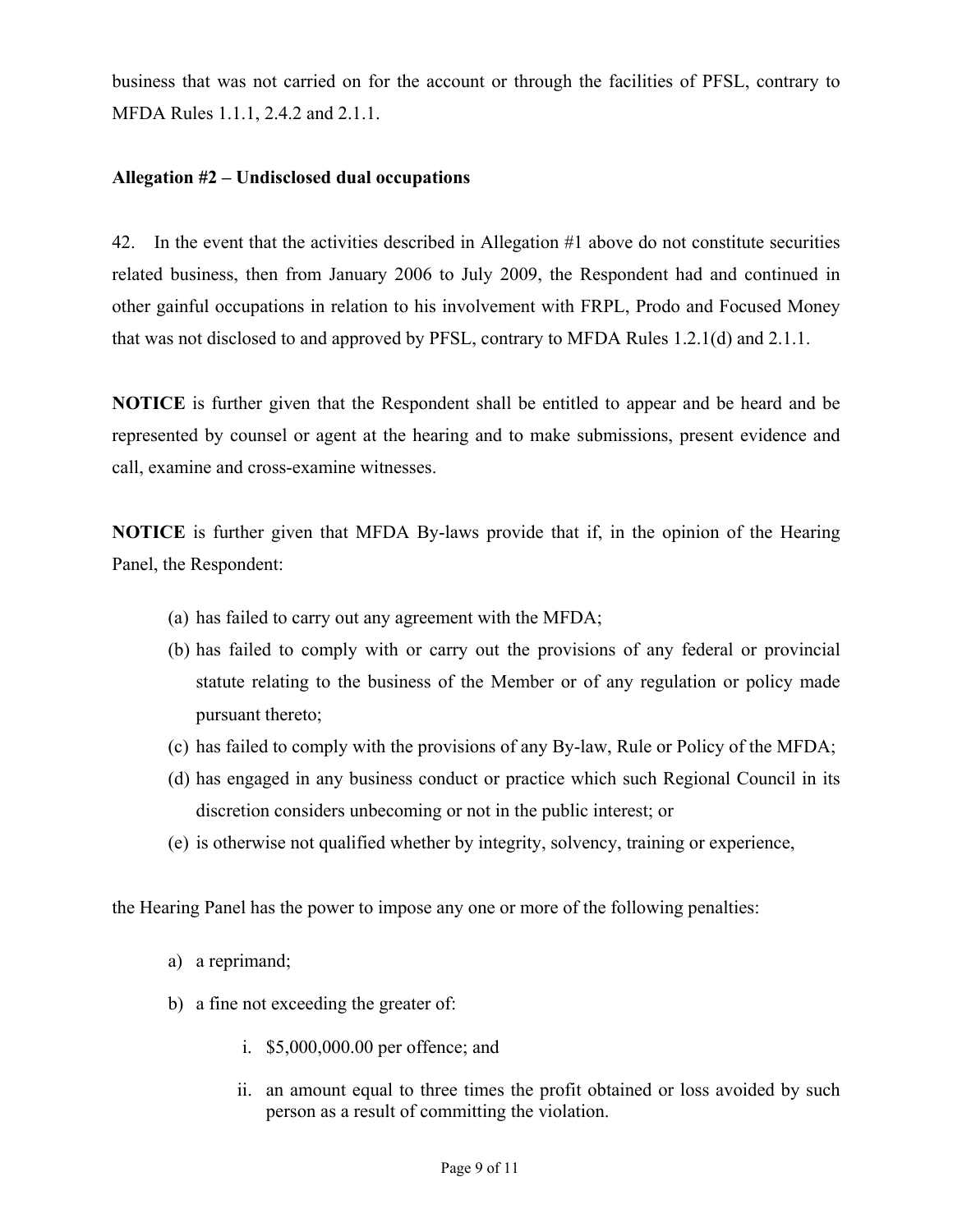- c) suspension of the authority of the person to conduct securities related business for such specified period and upon such terms as the Hearing Panel may determine;
- d) revocation of the authority of such person to conduct securities related business;
- e) prohibition of the authority of the person to conduct securities related business in any capacity for any period of time;
- f) such conditions of authority to conduct securities related business as may be considered appropriate by the Hearing Panel.

**NOTICE** is further given that the Hearing Panel may, in its discretion, require that the Respondent pay the whole or any portion of the costs of the proceedings before the Hearing Panel and any investigation relating thereto.

**NOTICE** is further given that the Respondent must **serve** a **Reply** on Enforcement Counsel and **file** a **Reply** with the Corporate Secretary within twenty (20) days from the date of service of this Notice of Hearing

A **Reply** shall be **served** upon Enforcement Counsel at:

 Mutual Fund Dealers Association of Canada 121 King Street West, Suite 1000 Toronto, Ontario M5H 3T9 Attention: Maria L. Abate Fax: 416-361-9073 Email: mabate@mfda.ca

A **Reply** shall be **filed** by:

a) providing 4 copies of the **Reply** to the Corporate Secretary by personal delivery, mail or courier to:

Mutual Fund Dealers Association of Canada 121 King Street West, Suite 1000 Toronto, Ontario M5H 3T9 Attention: Office of the Corporate Secretary; or

b) transmitting 1 copy of the **Reply** to the Corporate Secretary by fax to fax number 416-361-9781, provided that the Reply does not exceed 16 pages, inclusive of the covering page, unless the Corporate Secretary permits otherwise; or